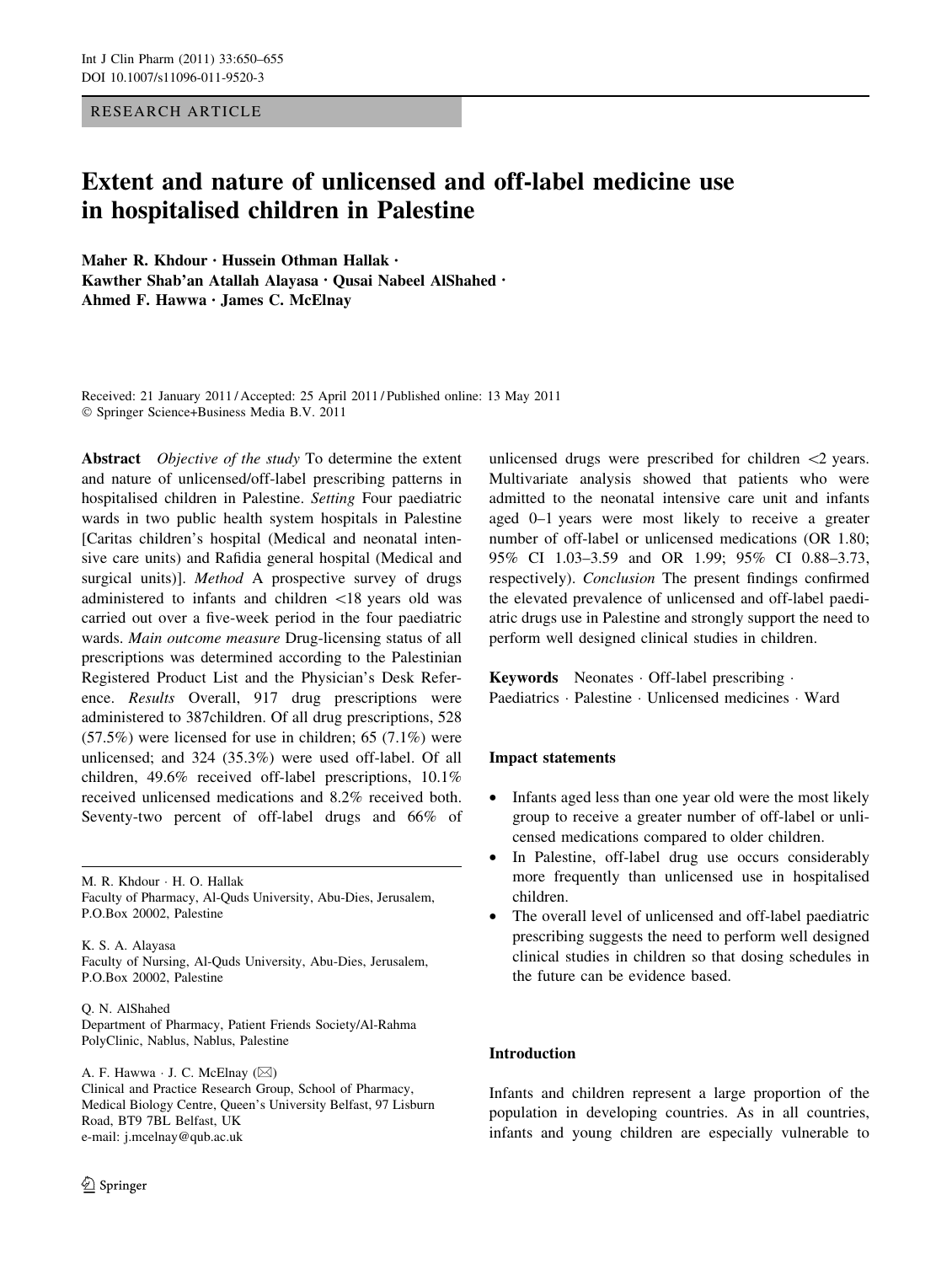illnesses and the harmful effects of medicines. Although there has been important progress in paediatric clinical pharmacology, there is still a lack of information regarding many relevant aspects of therapeutics in childhood, particularly concerning pharmacokinetics, pharmacodynamics and pharmacoepidemiology [\[1](#page-4-0)].

Growing children have a constantly changing physiology and it is therefore important that doses are adjusted in a manner that ensures both safety and effectiveness. Although some medications used in children have been subjected to clinical trials and have been specifically licensed for use in this age group, many medicines have not been appropriately tested in children or are not available in a formulation that is suitable for children and as such are used outside the terms of their license, i.e. off-label or unlicensed  $[2-5]$  $[2-5]$ . The main reason for off-label medicine use among children is that the medicine is prescribed outside the licensed dosage range, for an age group for which the drug is not licensed, for a different indication or by a different route of administration [\[6](#page-5-0)]. Unlicensed medicines are also commonly used. This normally involves drugs which are not available in a formulation suitable for administration to young children e.g. tablets crushed and reformulated as a suspension. There is a concern because adverse drug reactions in children may be more common during unlicensed and off-label treatment, and the practice may result in either over- or underdosing of medicines in different age groups [[7–10\]](#page-5-0).

The extent of prescribing of medicines for off-label and unlicensed use has been quantified in studies from North and South America, Australia, and Europe [[11,](#page-5-0) [12](#page-5-0)]. These studies show that the situation varies across countries because of national differences in licensing status of medicinal products and in clinical practice. In a recent review of 24 studies from 12 different countries (mostly European), the proportion of hospitalised children who received at least one prescription for off-label use or unlicensed medicine ranged from 36 to 100% [\[12](#page-5-0)]. The practice is also common in primary care [\[8](#page-5-0)]. The prescribing of unlicensed and off-label medications is not governed by legislation and remains the responsibility of the prescribing clinician [\[9](#page-5-0)].

#### Aim of the study

The aim of the present study was to obtain information on the prescribing patterns of medicines to hospitalised children in public health system hospitals in Palestine. More specifically, the goal was to determine the extent of use of medicines which do not have a marketing authorisation e.g. tablets crushed and made into a suspension or a chemical used as a medicine (unlicensed) and of medicines used outside the terms of their product license (off-label) with respect to age/weight, dose/frequency, dosage form and route of administration and to explore factors associated with receiving off-label or unlicensed medicines among hospitalised children.

## Methods

This study was approved by the Committee for Clinical Research, Hospital Administration Department, Ministry of Health, Palestine. The research was performed in the medical and neonatal intensive care wards at the Caritas Children's Hospital and the paediatric medical and surgical wards at the Rafidia Hospital over a 5 week period during March and April 2010. The wards in Rafidia hospital in Nablus City, North Palestine had a mixture of general paediatric, gastrointestinal and respiratory cases. The wards in Caritas Children's Hospital in Bethlehem, South Palestine cater for children with a variety of acute illnesses (e.g. pneumonia, soft tissue and skeletal infections) and sub-acute or chronic conditions (e.g. failure to thrive, abdominal pain and anaemia). Data on all patients admitted to these wards over the 5 week study period were collected. Data collected included the date of birth, diagnosis, medication prescribed, and dose and route of administration. The following items were not included in the study: standard intravenous replacement solutions, flushes for intravenous lines, blood products, topical anaesthetic creams and medications used in clinical trials. The study included children \18 years of age who were hospitalised for at least 24 h.

Each medicine recorded was reviewed for unlicensed or off-label use status, based on the information in their respective product licenses in Palestine. The following were considered unlicensed: modified formulations including extemporaneous preparations, formulations prepared under a 'specials' manufacturing license, imported drugs (which are not part of the Palestinian Registered Product List, PRPL) and chemicals used as drugs [[4,](#page-5-0) [6,](#page-5-0) [13](#page-5-0)]. The off-label category included all medicines where the prescription showed a discrepancy with the license labelling information for age (or weight), dose (or frequency) or route of administration. Some medicines were classified off-label for more than one reason. As primary reference sources, the Palestinian Registered Product List [\[14](#page-5-0)] and the Physician's Desk Reference [[15\]](#page-5-0) were used. The latter reference is used in Palestine as a source of information for the licensing status of medicines, particularly in children.

Data were analysed using SPSS (version 18 for Windows; SPSS Inc, Chicago, IL, USA). The differences in proportions between the four wards were compared using the Pearson's chi-squared test. Continuous variables were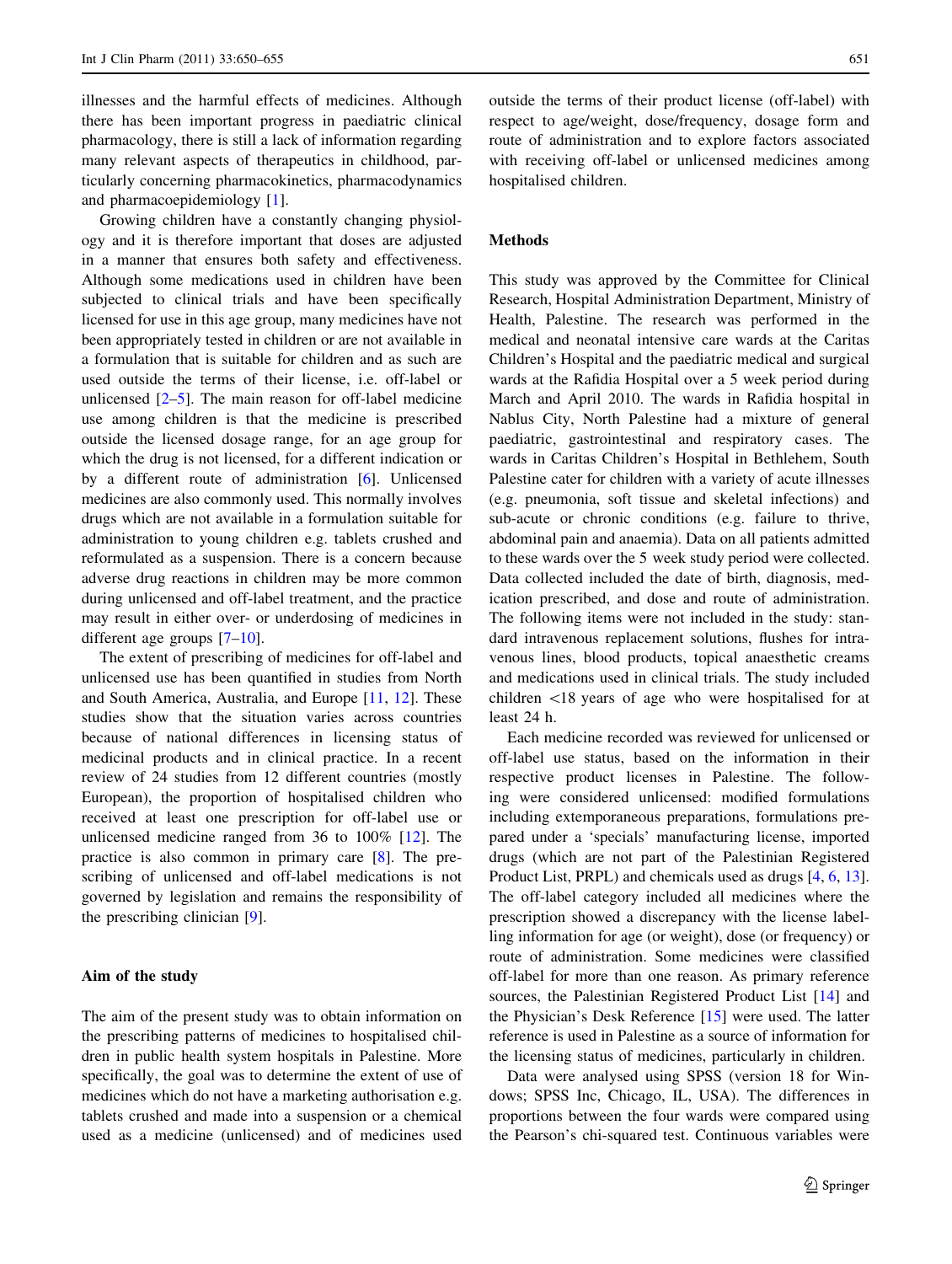compared using the Kruskal–Wallis test. The probability of a child receiving an unlicensed or off-label medicine and the factors associated with such prescribing were estimated utilising the odds ratio approach, the calculations being performed by logistic backward stepwise regression, with the dependent variable being the prescription of an offlabel or unlicensed medicine. A P-value of less than 0.05 was considered significant.

## Results

Three hundred and eighty-seven children were involved in the study; 182 in Caritas medical wards, 42 in the Cartias neonatal intensive care unit, 143 in the Rafidia medical wards and 20 in the Rafidia surgical ward. Children were either in hospital at the start of the study or admitted over the study period. Of these, 236 (61%) were male and 151 (39%) were female. The ages of the patients ranged from 4 days to 16 years (mean  $\pm$  SD = 23.5  $\pm$  32.7 months;  $median = 12$  months). The minimum and maximum numbers of prescribed medicines per patient were 1 and 9 respectively (mean  $\pm$  SD = 2.35  $\pm$  1.44; median = 2).

In the medical wards, the most common diagnoses according to the World Health Organisation International Classification of Diseases (ICD) [[16\]](#page-5-0) were respiratory diseases (including upper and lower respiratory tract infections; 44%), certain infections and parasitic diseases (apart from respiratory tract infections; 20%) and diseases of the digestive system (16%); in the surgical ward, most of the children had surgical procedures under general or regional anaesthesia and in the ICU the most frequently encountered condition was respiratory distress syndrome. A total of 66 different medicines were administered to the 387 patients. The 5 most commonly prescribed medicines were cefuroxime, salbutamol, paracetamol, ceftriaxone and dexamethasone.

Of the 387 children, 199 (51.4%) were prescribed at least one off-label or unlicensed medicine. One hundred and ninety-two (49.6%) children received prescriptions for off-label use, 39 (10.1%) for unlicensed medicines and 32 (8.2%) received both types of medicines.

Of all the prescriptions  $(n = 917)$ , 528 (57.8%) were licensed for use in children, 65 (7.1%) were unlicensed and 324 (35.3%) were used off-label. The breakdown of the data by hospital and ward are presented in Table 1. Seventy-two percent of off-label drugs and 66% of unlicensed drugs were prescribed for children under 2 years old.

Antibiotics for systemic use and bronchodilators were among the five most frequently prescribed off-label drugs in the four paediatric study wards (Table 2). Altered dose and use of medicine outside the age range were the most common categories of off-label medication use. On the other hand, the most frequent reason for unlicensed medicine use (approximately 80%) was modification of licensed drugs (dispensing a drug in a different form, e.g. tablets crushed to prepare suspensions). The numbers and types of unlicensed medication uses are summarised in Table [3](#page-3-0).

Predictors of receiving an off-label or unlicensed medication are shown in Table [4](#page-3-0). In multivariate analysis, patients who were admitted to the neonatal intensive care unit were most likely to receive an off-label or unlicensed medicine compared with patients who were admitted to a

Table 1 Off-label prescriptions and prescriptions for unlicensed medicines in the different paediatric wards

| Wards              | Study<br>population $n$ (%) | Licensed<br>prescriptions $n$ (%) | Off-label<br>prescriptions $n$ (%) | Unlicensed<br>prescriptions $n$ (%) | Total number of<br>prescriptions $n$ (%) |
|--------------------|-----------------------------|-----------------------------------|------------------------------------|-------------------------------------|------------------------------------------|
| Medical (Caritas)  | 182 (46.9)                  | 224(61.0)                         | 115(31.3)                          | 28 (7.6)                            | 367(40.0)                                |
| Neonatal (Caritas) | 42(10.8)                    | 37(37.0)                          | 55 (55.0)                          | 8(8.0)                              | 100(10.9)                                |
| Surgical (Rafidia) | 20(5.2)                     | 47(68.1)                          | 18(26.0)                           | 4(5.8)                              | 69 (7.5)                                 |
| Medical (Rafidia)  | 143 (36.9)                  | 220 (57.5)                        | 136 (35.7)                         | 25(8.4)                             | 381 (41.5)                               |
|                    |                             |                                   |                                    |                                     |                                          |

Table 2 The five most frequently prescribed off-label drugs (% of all prescriptions) in each ward

| Caritas |                       |        |                     |        | Rafidia               |      |                       |        |
|---------|-----------------------|--------|---------------------|--------|-----------------------|------|-----------------------|--------|
| Rank    | Medical ( $n = 115$ ) | $(\%)$ | Neonatal $(n = 55)$ | $(\%)$ | Medical ( $n = 136$ ) | (%)  | Surgical ( $n = 18$ ) | $(\%)$ |
| 1st     | Salbutamol            | 20.0   | Adrenaline          | 23.6   | Paracetamol           | 18.3 | Dexamethasone         | 22.2   |
| 2nd     | Cefuroxime            | 15.6   | Cefotaxime          | 18.1   | Cefuroxime            | 13.2 | Ranitidine            | 11.1   |
| 3rd     | Dexamethasone         | 7.8    | Gentamicin          | 16.3   | Ceftriaxone           | 9.5  | Vancomycin            | 11.1   |
| 4th     | Ipratropium           | 7.0    | Dexamethasone       | 5.4    | Dexamethasone         | 7.3  | Diazepam              | 5.6    |
| 5th     | Ceftriaxone           | 6.0    | Amikacin            | 3.6    | <b>Ibubrofen</b>      | 5.9  | Midazolam             | 5.6    |
|         |                       |        |                     |        |                       |      |                       |        |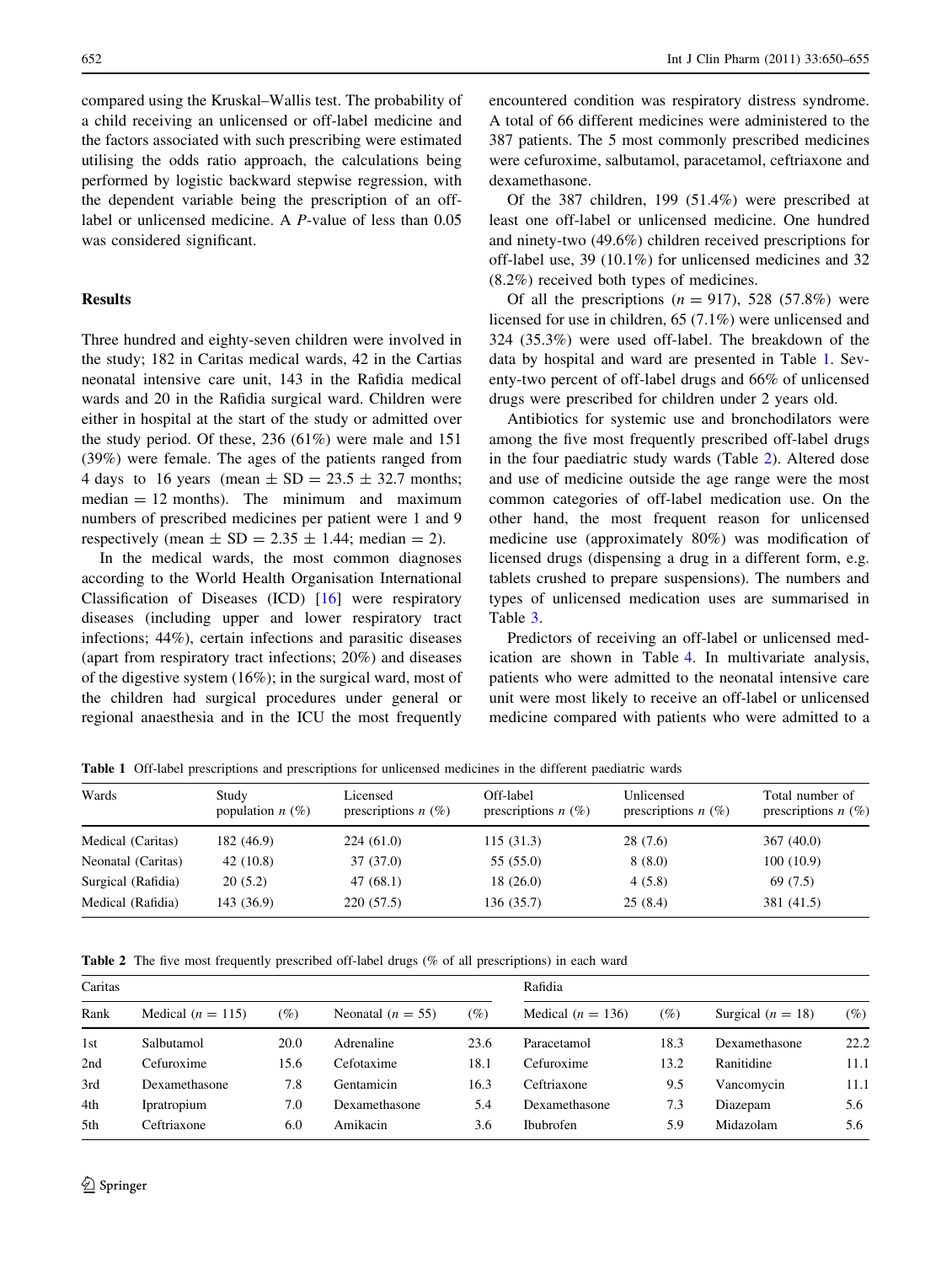<span id="page-3-0"></span>Table 3 Examples of unlicensed medications and their frequencies in the study

| Medicines         | n  | License category                                              |
|-------------------|----|---------------------------------------------------------------|
| Captopril         | 35 | Unlicensed: extemporaneous (modification to licensed drug)    |
| Furosemide        | 18 | Unlicensed: extemporaneous (modification to licensed drug)    |
| Diclofenac sodium | 6  | Unlicensed: product produced under 'specials' license         |
| Beclomethasone    | 4  | Unlicensed: imported drug licensed for use in another country |
| Hydroxytryptophan | 2  | Unlicensed: imported drug licensed for use in another country |
|                   |    |                                                               |

Table 4 Variables associated with receiving unlicensed or off-label medications

|                    | Unadjusted                        |           | Adjusted               |           |  |
|--------------------|-----------------------------------|-----------|------------------------|-----------|--|
|                    | Odds ratio<br>$(95\% \text{ CI})$ | $P$ value | Odds ratio<br>(95% CI) | $P$ value |  |
| Gender             |                                   |           |                        |           |  |
| Male               | $0.87(0.56-1.45)$                 | 0.660     | $0.73(0.41-1.05)$      | 0.70      |  |
| Female             | Ref                               |           | Ref                    |           |  |
| Ward               |                                   |           |                        |           |  |
| Medical            | Ref                               |           | Ref                    |           |  |
| Neonatal           | $2.47(1.29-3.82)$                 | 0.0001    | $1.80(1.03-3.59)$      | 0.009     |  |
| Surgical           | $0.71(0.39-1.49)$                 | 0.442     | $0.81(0.46 - 2.10)$    | 0.564     |  |
| No. of medications |                                   |           |                        |           |  |
| $1 - 3$            | Ref                               |           | Ref                    |           |  |
| $4-6$              | $1.19(0.60-1.89)$                 | 0.21      | $1.06(0.52 - 1.44)$    | 0.601     |  |
| > 7                | $1.48(0.57-1.98)$                 | 0.04      | $0.81(0.36-1.29)$      | 0.649     |  |
| Age (year)         |                                   |           |                        |           |  |
| $0-1$              | $2.99(1.23 - 4.10)$               | 0.005     | $1.99(0.88 - 3.73)$    | 0.021     |  |
| $2 - 5$            | $1.92(1.01-2.99)$                 | 0.01      | $1.15(0.51 - 1.71)$    | 0.113     |  |
| $6-10$             | $1.11(0.58-1.35)$                 | 0.13      | $1.01(0.59-1.60)$      | 0.501     |  |
| $\geq 11$          | Ref                               |           | Ref                    |           |  |

medical or surgical ward (OR 1.80; 95% CI 1.03–3.59). It can be seen that infants aged 0–1 year were also at higher risk of receiving an off-label or unlicensed medications than other age groups (OR 1.99; 95% CI 0.88–3.73).

# **Discussion**

To the best of our knowledge, this is the first study to investigate the extent and nature of unlicensed and offlabel medication use in children in Palestine. Results show a high prevalence of unlicensed and off-label drug use there. The results indicate that off-label use occurs considerably more frequently (35.3%) than unlicensed use (7.1%). The proportions are in parallel to those found in France [\[17](#page-5-0)] (62\% and 10\%), the Netherlands [\[18](#page-5-0), [19](#page-5-0)] (62\) and 14%), Italy (50.5 and 12%) [[4\]](#page-5-0) and in the United Kingdom [[7,](#page-5-0) [8\]](#page-5-0) (54.7 and 10%; 55% combined). The slightly lower unlicensed use can be explained by the more widespread use of extemporaneously prepared formulations, manufactured by hospital pharmacies, in European countries [\[2](#page-4-0)].

As expected, in the present study, unlicensed and offlabel drug use was more prevalent in neonatal wards when compared with paediatric medical or surgical wards. The general lack of availability of licensed medicines for newborns and infants is an important factor in this regard [\[20](#page-5-0), [21](#page-5-0)]. In a recent study by Neubert et al., only 38% of the medicines prescribed in a neonatal intensive care unit in Germany had information about their use in patients less than 1 month of age in their SPC (i.e. 62% of all medications were used in an unlicensed or off-label manner in neonates). Furthermore, 69.9% of all neonates received at least one prescription of medications that are unlicensed or off-label in neonates [[22\]](#page-5-0). In the present study, 63% of the prescriptions in Caritas neonatal intensive care unit were for either unlicensed or off-label use. Similar percentages of unlicensed/off-label prescription episodes in neonates were also reported by Conroy et al. and O'Donnell et al. (64.6 and 58%, respectively) [[20,](#page-5-0) [23](#page-5-0)].

The most frequently prescribed medicines used in an off-label or unlicensed manner were antibacterials and bronchodilators. This concurred with a recent study conducted in the US where inhaled bronchodialators (30.4%) and antimicrobials (14.8%) were the most commonly prescribed unlicensed/off-label medication classes in a paediatric emergency department [\[24](#page-5-0)]. In the present study, however, antibiotic use  $(44\%$  of total medications) was high compared to other reports from similar studies in other countries  $[25-27]$ . This high prevalence can be partially explained by the high incidence of bacterial infections to the overall illness burden in Palestine [\[28](#page-5-0)] and by the fact that over prescription of antibiotics is common practice in hospitalised children in Palestine [\[29](#page-5-0)].

Off-label use was mainly attributable to the use of different doses and dosing frequencies to those recommended in the product license, a finding consistent with other studies [[30\]](#page-5-0). In a recent review, the most frequent reason for off-label prescribing reported in 12 studies was deviation from dosage recommendations [[12\]](#page-5-0). An overdose increases the risk of adverse drug reactions, whereas an underdose may not be therapeutically effective [\[12](#page-5-0)]. Such use, however, is not always inappropriate, and in some cases was justified, e.g. ceftriaxone and cefuroxime were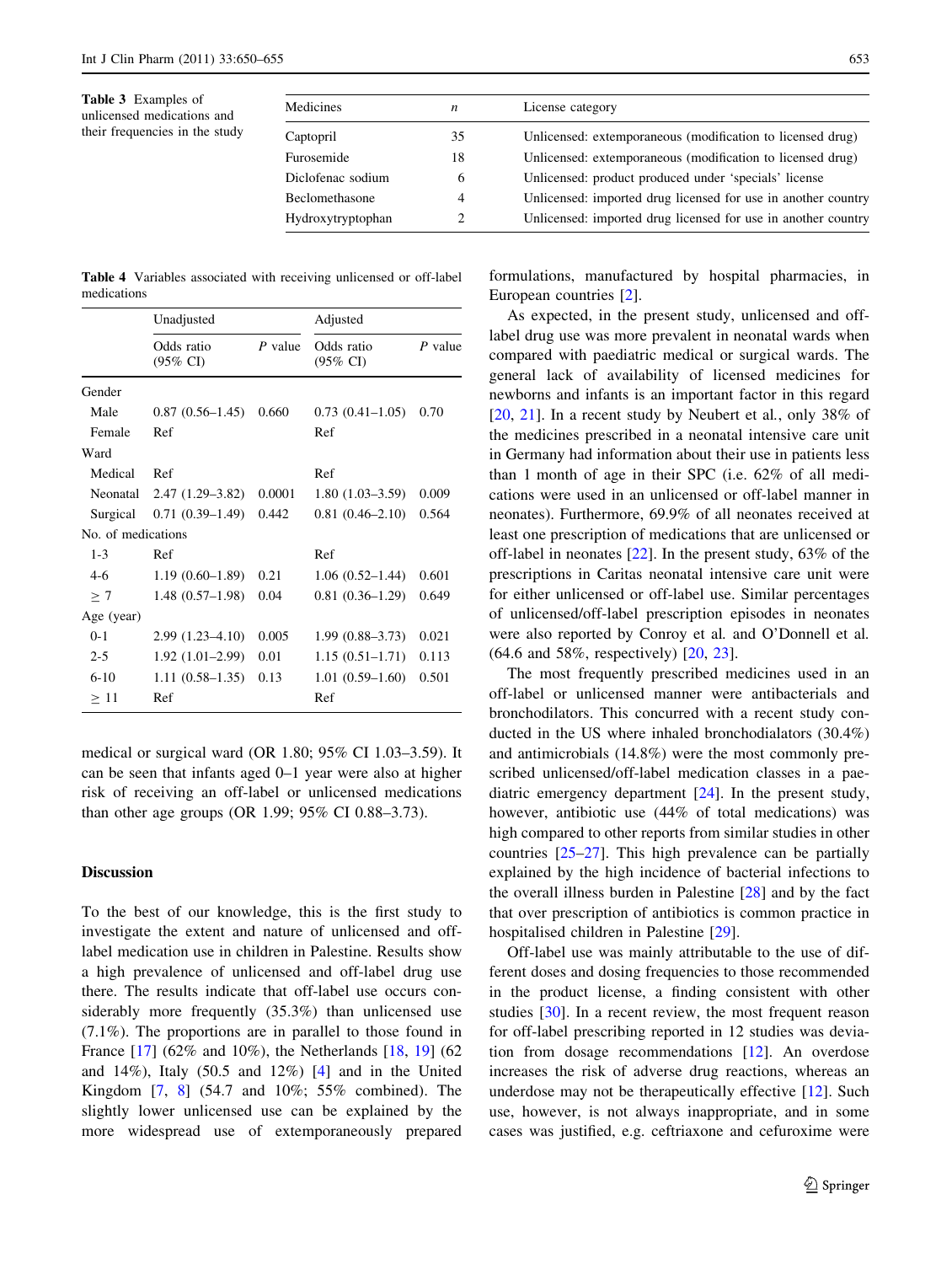<span id="page-4-0"></span>administered at a dosage higher than that recorded in the product license (e.g. 75 vs. 50 mg  $kg^{-1}$  day<sup>-1</sup> for ceftriaxone and 150 versus a maximum of 100 mg  $kg^{-1}$  day<sup>-1</sup> for cefuroxime in children with severe pneumonia) [\[31](#page-5-0)]. Among the medicines licensed for paediatric use, but used off-label due to dose or indication were ipratropium, budesonide, salbutamol and adrenaline in various combinations and dosages.

The observed number of cases of unlicensed use  $(n = 65)$ , highlights the difficulty in accessing medicines which are licensed for use in common diseases in children necessitating the need for the extemporaneous preparation of medicines. Such preparations often lack bioavailability data and there is an increased risk of poor therapeutic outcomes due to dosage errors, especially when younger children are involved [\[32](#page-5-0)]. Moreover, there can also be a problem of limited availability of these extemporaneous preparations in the outpatient setting after the child is discharged from hospital [\[33](#page-5-0)]. Drugs that were prescribed in an off-label or unlicensed manner included meropenem (contraindicated in children less than 3 months), etanercept for rheumatoid arthritis in two cases (safety not established to use in children less than 8 years) and hydroxytryptophan which was prescribed in two cases for phenylketonurea with impaired dopamine production. Other examples were aminophylline which was used for apnea and asprin for Kawasaki disease.

The study shows that children from birth to 1 year were more likely to receive off-label medications in multivariate analysis, as demonstrated by others studying a general paediatric population [[20\]](#page-5-0). In another study conducted in Finland, 51% of the children with an off-label prescription and 72% of those with prescriptions for unlicensed drugs were below 2 years of age [\[12](#page-5-0)]. Such findings usually reflect the lack of information on appropriate use of medication for younger children [[12\]](#page-5-0). Because neonates and infants are known to have important differences in drug absorption, distribution, metabolism, and elimination compared with older children, the use of medications with limited safety and efficacy data in this population is particularly concerning and warrants further study.

Off-label and unlicensed use of medicines in children should not be ignored or simply accepted as part of normal paediatric practice. Turner et al. [\[6](#page-5-0)] and Santos et al. [[13\]](#page-5-0) have shown that adverse drug reactions are a significant problem following such use. The lack of clinical trials in children is often used to justify the unlicensed use of medicines in this group [\[34](#page-5-0), [35](#page-5-0)]. However, more efforts are needed to overcome this problem by encouraging pharmaceutical companies and researchers to evaluate more drugs to obtain adequate information on their safety and efficacy in paediatric patients [[36,](#page-5-0) [37\]](#page-5-0).

In parallel to the European Paediatric Initiative [[38](#page-5-0)], The Ministry of Health in the Palestinian Authority are striving to put in place measures to improve the situation for paediatric patients. During the licensing process of each medicine in Palestine, labelled information regarding paediatric use is checked and complementary information requested from the manufacturer if deemed necessary. If such information is not available, the licensing status of the medicine for use in children in the country of origin is checked and this information, together with expert opinion, is used to decide licensing status in Palestine.

This study was limited to inpatient resource-utilisation data in two clinical centres and as such data are not generalisable across Palestine nor does it provide data on outpatient use of off-label and unlicensed medications. Many medications such as anticancer, antiepileptic, and immunosuppressive agents are frequently used by children in the outpatient setting in Palestine and require further research. Moreover, the sample in the surgical ward was relatively small.

# **Conclusion**

The present study suggests a high prevalence of unlicensed and off-label drug use in children in Palestine. For ethical reasons, standards of drug efficacy and safety should apply equally in adults and in children and as such the present and previous studies of drug use in children support the need to perform more well designed and conducted studies, particularly in newborns.

Acknowledgments The authors wish to thank Dr Chris Cardwell, Department of Epidemiology and Public Health, Queen's University Belfast, for his statistical support, Nursing & administrative staff at the Caritas and Rafidia hospitals.

Funding The Daniel Turnberg UK/Middle East Travel Fellowship for financial support is acknowledged.

Conflicts of interest None to declare.

#### References

- 1. Kearns GL, Abdel-Rahman SM, Alander SW, Blowey DL, Leeder JS, Kauffman RE. Developmental pharmacology-drug disposition, action, therapy in infants and children. N Engl J Med. 2003;349:1157–67.
- 2. Conroy S, Choonara I, Impicciatore P, Mohn A, Arnell H, Rane A, et al. Survey of unlicensed and off label drug use in paediatric wards in European countries. European Network for Drug Investigation in Children. Br Med J. 2000;320:79–82.
- 3. 't Jong GW, van der Linden PD, Bakker EM, van der Lely N, Eland IA, Stricker BH, et al. Unlicensed and off-label drug use in